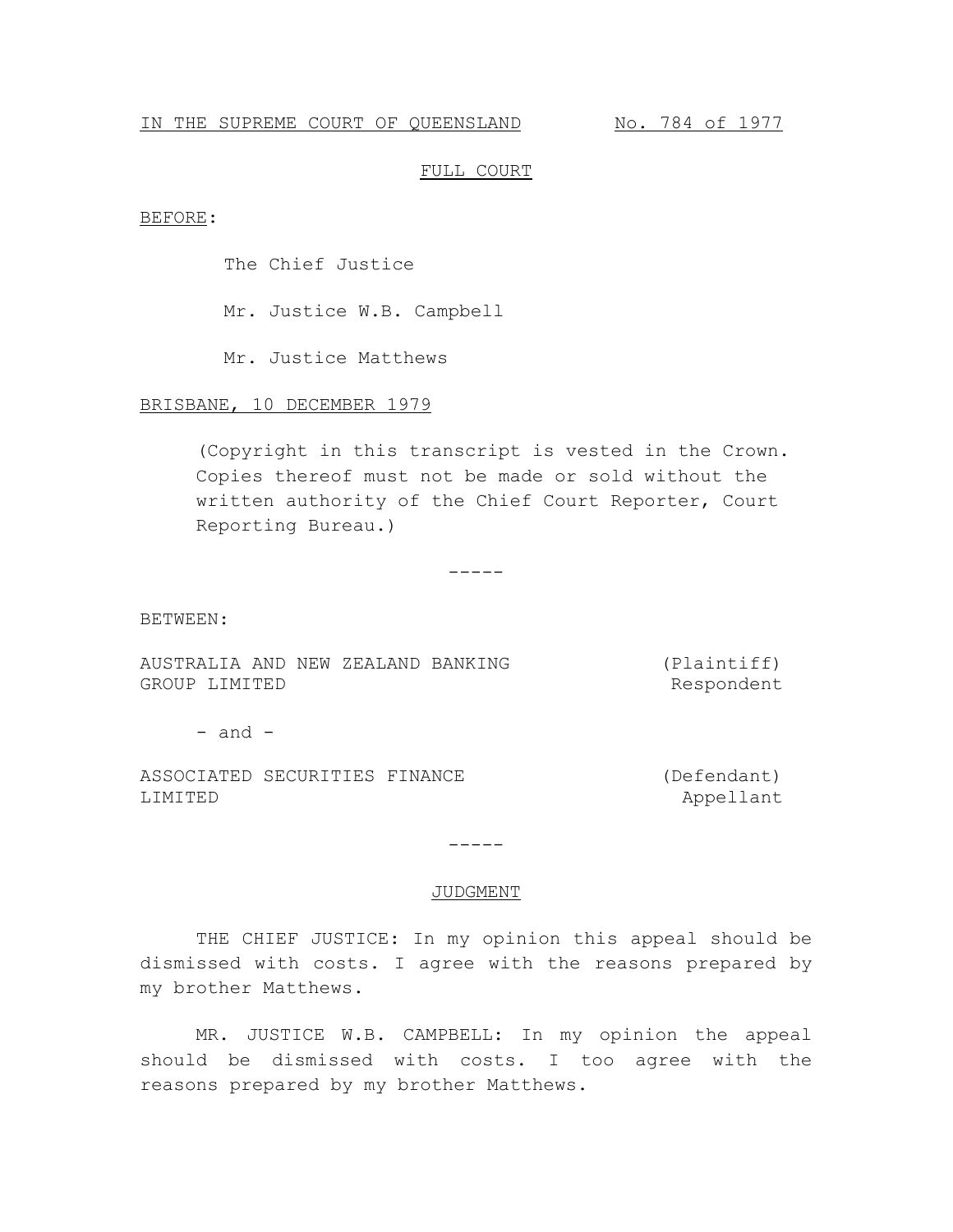MR. JUSTICE MATTHEWS: I publish my reasons.

THE CHIEF JUSTICE: The Court orders that the amount of \$200 paid into Court as security for costs in the appeal be paid out to the solicitors for the respondent.

----

IN THE SUPREME COURT OF QUEENSLAND No. 784 of 1977 AUSTRALIA AND NEW ZEALAND BANKING GROUP LIMITED (Plaintiff) Respondent

 $\overline{\phantom{a}}$  , where  $\overline{\phantom{a}}$  , where  $\overline{\phantom{a}}$  , where  $\overline{\phantom{a}}$ 

V.

ASSOCIATED SECURITIES FINANCE LIMITED Appellant

Wanstall C.J.

W.B. Campbell J.

Matthews J.

Judgment delivered by Matthews J. on the 10th December 1979 with the Chief Justice and W.B. Campbell J. concurring with those reasons.

 $\overline{\phantom{a}}$  , where  $\overline{\phantom{a}}$  , where  $\overline{\phantom{a}}$  , where  $\overline{\phantom{a}}$ 

"APPEAL IS DISMISSED WITH COSTS"

 $\overline{\phantom{a}}$  , where  $\overline{\phantom{a}}$  , where  $\overline{\phantom{a}}$  , where  $\overline{\phantom{a}}$ 

 $\overline{\phantom{a}}$  , where  $\overline{\phantom{a}}$  , where  $\overline{\phantom{a}}$  , where  $\overline{\phantom{a}}$ 

IN THE SUPREME COURT OF QUEENSLAND No. 784 of 1977

BETWEEN:

AUSTRALIA AND NEW ZEALAND BANKING GROUP LIMITED

(Plaintiff) Respondent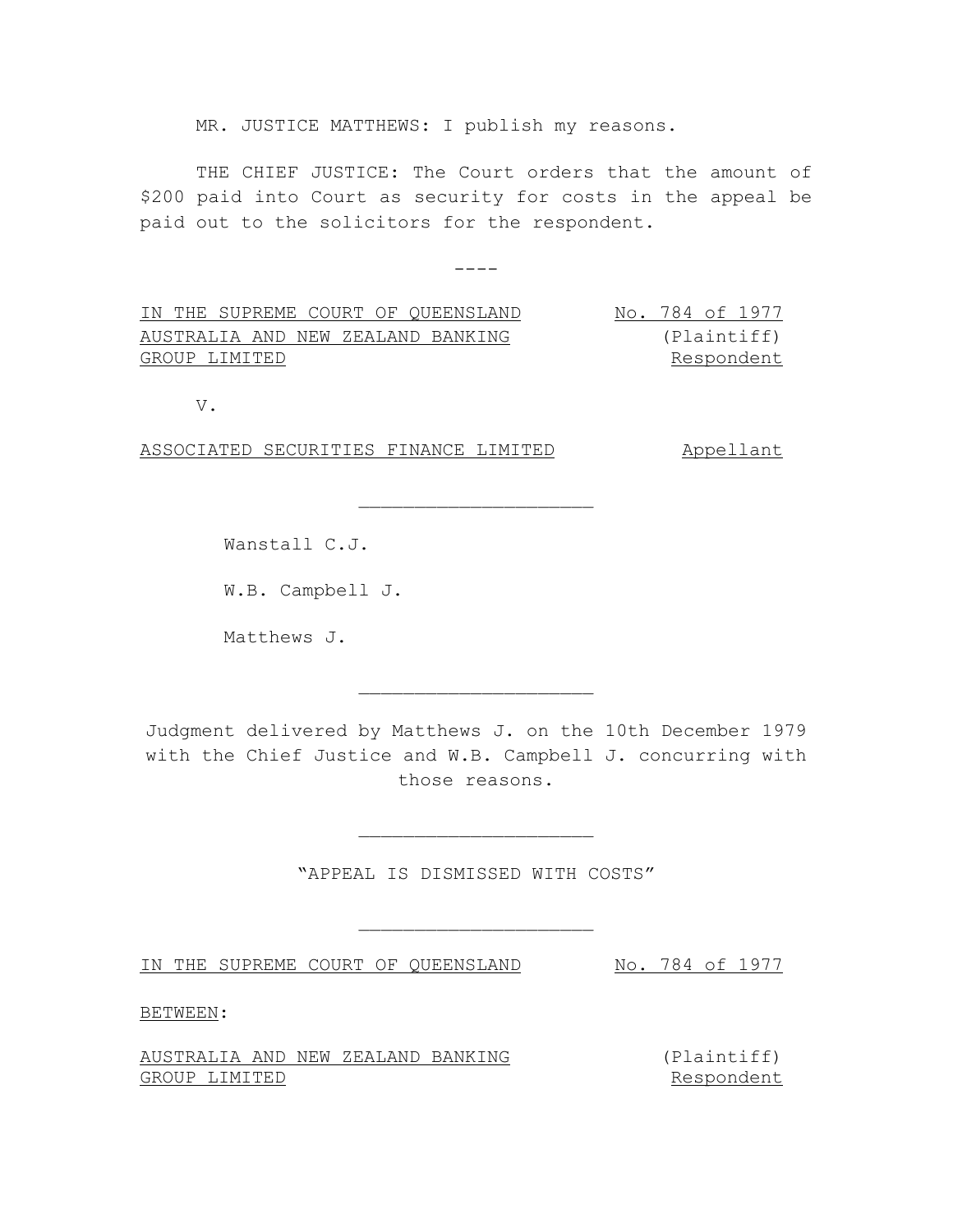#### AND:

## ASSOCIATED SECURITIES FINANCE LIMITED

## (Defendant) Appellant

### JUDGMENT - MATTHEWS J.

Argument on this appeal and as presented at the trial to Connolly J., proceeded on the basis that it was necessary for the respondent to prove that the parties, by their agents, had made an oral agreement. This agreement centred upon the desire of the parties to save a company H.C. Marwood Holdings Pty. Ltd. (which traded under the name of Marwood Motors) from liquidation; the appellant as part of the agreement was, on security of first mortgage over property which persons interested in that company owned, to lend a sum of \$95,000.00 to the company, and the essential part of the relevant oral agreement was that the appellant would have priority to the extent of \$95,000.00 only as against a second mortgage over the same property which the respondent was proposing to take to secure an overdraft limit of \$35,000.00 which it would grant to the company.

There is no doubt a wealth of evidence to support His Honour's findings of fact in respect of the oral term, or "common understanding of the parties" as His Honour referred to it. Such findings were made necessary by the way in which the action was conducted on behalf of the parties.

On the 15th February 1974, they had executed a deed (which bears date 26th February 1974 in the copy Ex. 9) which read:—

"THIS DEED made the 26th day of February One thousand nine hundred and seventy-four BETWEEN AUSTRALIA AND NEW ZEALAND BANKING GROUP LIMITED a company duly incorporated in the United Kingdom registered in Queensland as a foreign company and carrying on business at amongst other places 702 Sandgate Road "Clayfield Brisbane in the said State (hereinafter called 'the second mortgagee') of the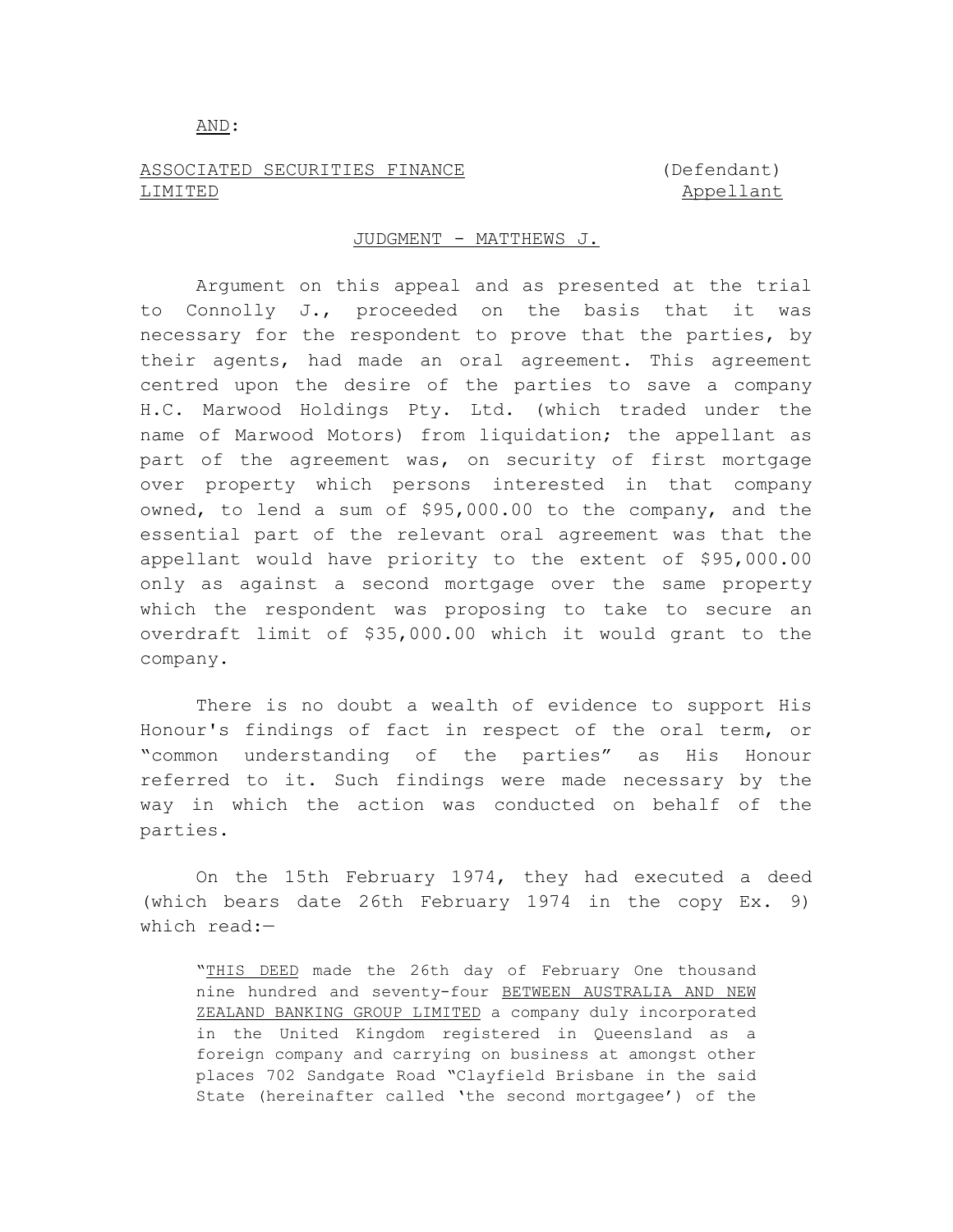one part AND ASSOCIATED SECURITIES FINANCE LIMITED a company duly incorporated in the State of New South Wales registered in Queensland as a foreign company and carrying on business at 95 North Quay Brisbane aforesaid (hereinafter called 'the first mortgagee') of the other part WHEREAS HERBERT CARL MARWOOD (hereinafter called 'the mortgagor') is indebted to ASSOCIATED SECURITIES LIMITED inter alia under Bill of Mortgage No. D789748 in the sum of approximately TEN THOUSAND THREE HUNDRED AND SIXTY NINE DOLLARS (\$10,369.00) AND WHEREAS the mortgagor is indebted to LOMBARD AUSTRALIA LIMITED under Bill of Mortgage no in the sum of approximately TWENTY FOUR THOUSAND ONE HUNDRED AND TWENTY NINE DOLLARS (\$24,129.00) AND WHEREAS H.C. MARWOOD HOLDING PTY. LTD. (hereinafter called 'the debtor') is indebted to the second mortgagee in the sum of approximately FIFTY THOUSAND DOLLARS (\$50,000.00) AND WHEREAS the second mortgagee is desirous of reducing its said debt to THIRTY FIVE THOUSAND DOLLARS (\$35,000.00) and obtaining security therefor by way of a second mortgage over the parcels of land described in the schedule hereto AND WHEREAS to such end the second mortgagee has requested the first mortgagee to lend and advance moneys to the mortgagor to enable the mortgagor to reduce the debt of the debtor to the second mortgagee to THIRTY FIVE THOUSAND DOLLARS (\$35,000.00) AND WHEREAS the first mortgagee has agreed to lend and advance moneys, to the mortgagor to enable the mortgagor to discharge its indebtedness to ASSOCIATED SECURITIES LIMITED under its existing said Bill of Mortgage to LOMBARD AUSTRALIA LIMITED under its existing said Bill of Mortgage and reduce the indebtedness of the debtor to the second mortgagee to the sum of THIRTY FIVE THOUSAND DOLLARS (\$35,000.00) upon the condition inter alia that the second mortgagee enters into these presents WITNESSETH and the parties hereto do hereby covenant with each other as follows:

1. The first mortgagee shall lend and advance to the mortgagor the sum of NINETY FIVE THOUSAND DOLLARS (\$95,000.00) to enable the mortgagor to discharge its indebtedness to ASSOCIATED SECURITIES LIMITED and LOMBARD AUSTRALIA LIMITED and reduce the indebtedness of the debtor to the second mortgagee to the sum of THIRTY FIVE THOUSAND DOLLARS (\$35,000.00) upon the security of a first Bill of Mortgage over the three parcels of land described in the schedule hereto;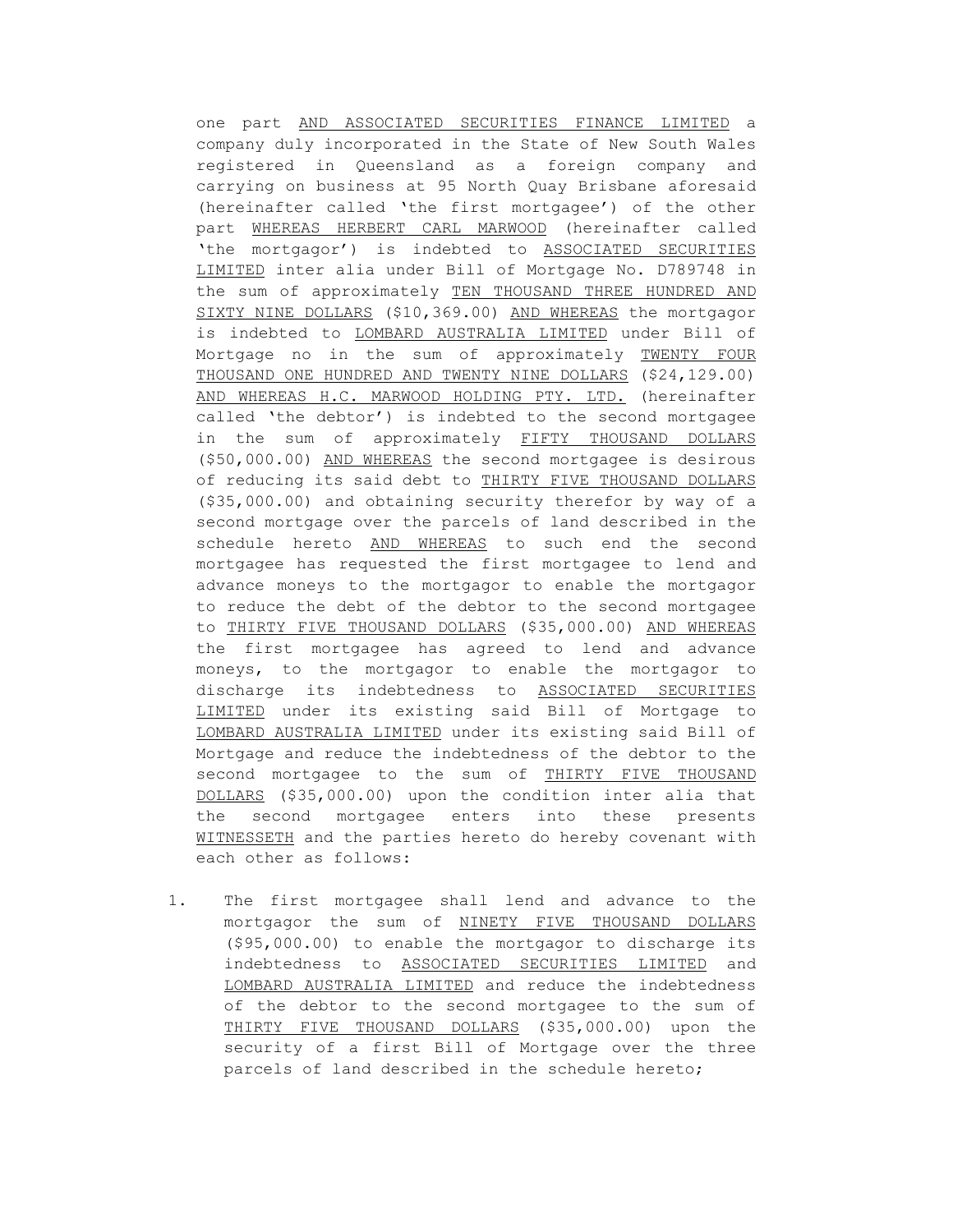- 2. The second mortgagee shall obtain from the mortgagor a registerable Bill of Mortgage in form acceptable to the second mortgagee to secure overdraft facilities in favour of the debtor to the limit of THIRTY FIVE THOUSAND DOLLARS (\$35,000.00);
- 3. The first mortgagee shall consent to the registration of a second Bill of Mortgage by the mortgagor in favour of the second mortgagee in accordance with paragraph 2 hereof and produce at the Office of the Registrar of Titles the relevant Certificate of Title to enable such second Bill of Mortgage to be registered.
- 4. The second mortgagee shall not frustrate or attempt to frustrate the registration of a first Bill of Mortgage over the parcels of land described in the schedule hereto executed by the mortgagor in favour of the mortgagee.
- 5. The second mortgagee shall not lend and advance to the debtor any further sum or sums of money in excess of the overdraft facility limit of THIRTY FIVE THOUSAND DOLLARS (\$33,000.00) hereinbefore referred to and shall not by equitable mortgagee's Caveat or otherwise attempt to encumber the parcels of land described in the schedule hereto during the continuance of the first Bill of Mortgage."

I have set out the terms of the deed because from it relevant facts emerge; but the common understanding to which I have referred was reached in the course of conversations, particularly one on the 22nd January 1974, between an agent of the respondent and one who was treated, quite rightly, in my opinion, by His Honour as the agent of the appellant. The deed was described by His Honour as being consistent with the contract of the parties as His Honour found it save, as His Honour said, "That it does not refer to the third mortgages and it does not provide in terms that the first mortgages were to have priority over the plaintiff's mortgages to the extent of \$95,000.00 and no more". In this passage the reference to mortgages is made because in each case two mortgages were taken, one from each of the persons who owned the relevant land. The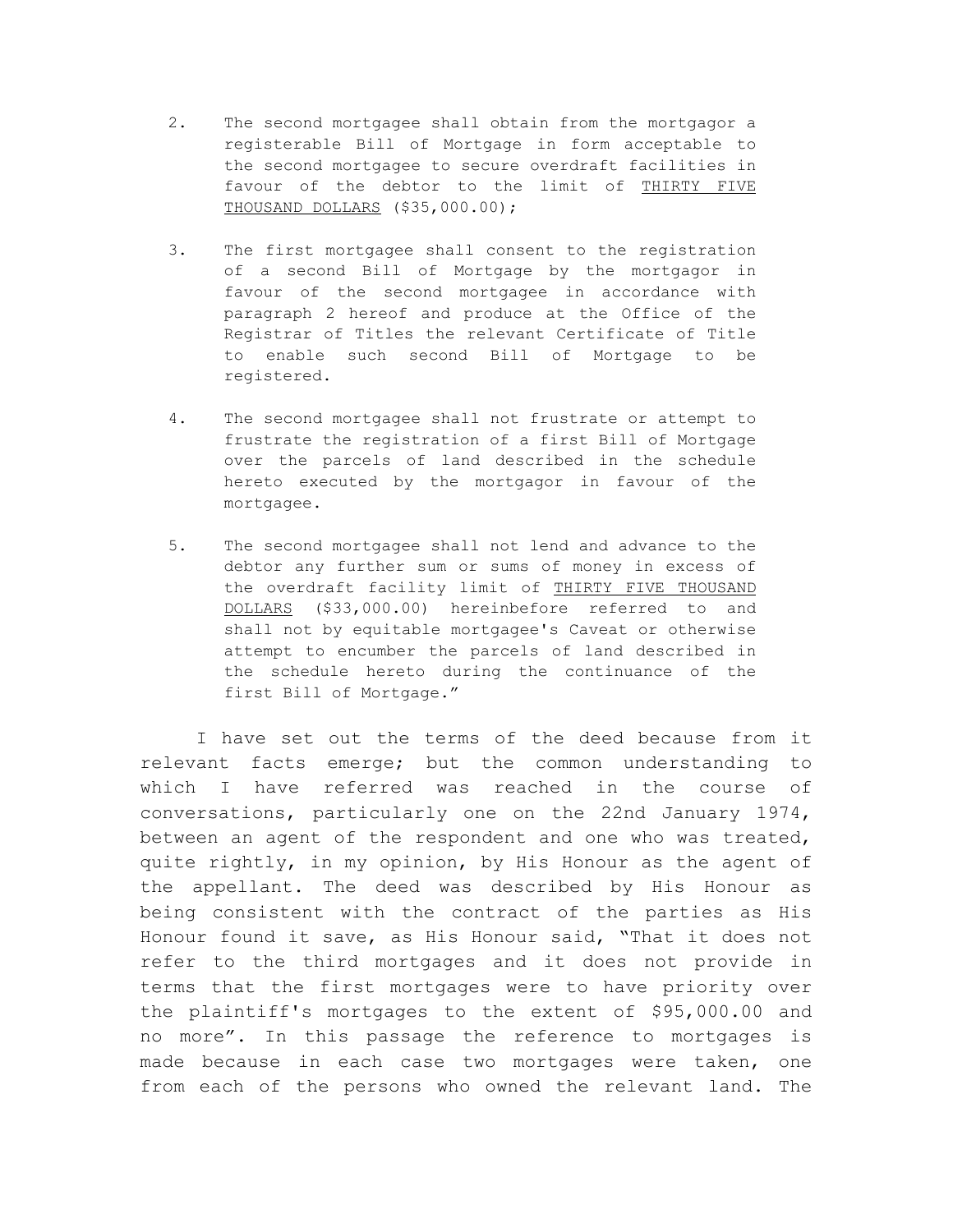reference to third mortgages is made because on the 15th February 1974 when the appellant presented the deed to the respondent it also delivered a letter (ex. 15) which read as follows:—

"We confirm our authority to allow the Australia and New Zealand Banking Group Limited to register a second Mortgage behind our First Mortgage in relation to the following properties:

- 1. Register Book Volume 3121 Folio 126, County of Stanley, Parish of Enoggera being Subdivision 1 of Allotment 5 on Plan Catalogue 18381 and containing 12.8 perches.
- 2. Register Book Volume 3546, Folio 31, County of Stanley, Parish of North Brisbane being Resubdivisions 1 and 2 of Subdivisions 1 and 2 of Resubdivision 2 and of Subdivisions 1 and 2 of Resubdivision 1 of Subdivisions 11 and 12 and of Resubdivision B of Subdivision 13 of Eastern Suburban Allotment 33 on Registered Plan 99694 containing 30.4 perches.
- 3. Register Book Volume 4382 Folio 65, County of Stanley, Parish of Enoggera being Subdivisions 1 and 2 of Resubdivision 2 and Subdivisions 2 and 3 and Resubdivisions 3 and 4 of Subdivision 3 of Portion 149 containing 1 rood, 4.4 perches.

As was agreed, it is expressly understood that the Australia and New Zealand Banking Group Limited will limit their second Mortgage to a maximum, amount of \$35,000.00. Any variation to this figure must be negotiated with the First Mortgagee and their prior approval in writing obtained.

It is also especially understood that the Australia and New Zealand Banking Group Limited agrees that Associated Securities Finance Limited intend taking a collateral Third Mortgage over the abovementioned "properties in order to secure floor plan advances made from time to time to the Mortgagor, its assigns subsidiaries existing or to be formed in the future."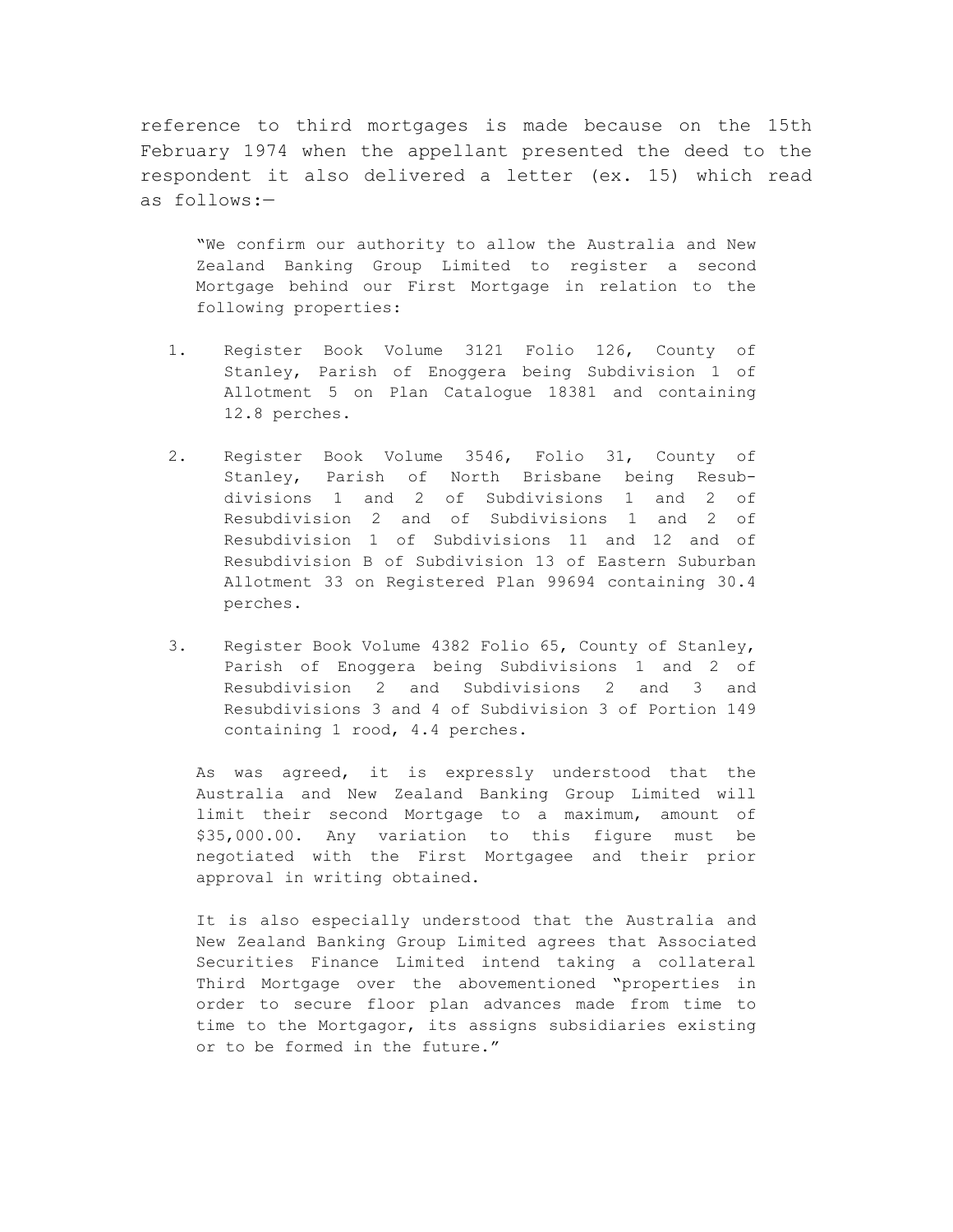On the same day the respondent took mortgages to secure the \$95,000.00 to which I have referred and the mortgages contained by clause 19 of them provided:-

" The land and premises hereby mortgaged shall be and remain a security for and stand charged with the payment to the mortgagee and shall not be in anywise redeemed or redeemable until payment to the mortgagee of not only the principal sum but also interest and all such other sums of money as shall from time to time be owing by the mortgagor to the mortgagee on any account whatsoever and whether the payment thereof shall be otherwise secured or not and notwithstanding that the time for payment of such moneys or of some part or parts thereof shall not have arrived. These presents and all securities collateral herewith shall be deemed a running and continuing security or continuing securities and notwithstanding that at any time no moneys may be owing by the mortgagor to the mortgagee and notwithstanding any settlement of account or any other matter or thing whatsoever these presents shall remain in full force and effect until a final discharge thereof shall have been executed by the mortgagee."

This clause became relevant because at the time, and thereafter, the appellant was owed considerable sums in excess of the \$95,000.00 lent by it, and claimed, pursuant to its mortgages, to be entitled when the company did go into liquidation, to sell for its own benefit the lands which comprised its security, because it was owed in excess of the value of those lands. In other words, it did not accept that its mortgages had priority to the extent of but \$95,000.00 as against the second mortgages of the respondent.

If it be accepted that the deed did not provide for this limited priority for the appellant's first mortgages, it is necessary to consider on what basis the oral term of 22nd January 1974 could be admitted to qualify the right which otherwise accrued in favour of the appellant from the terms of the first mortgages considered as security for debts other than and by way of addition to the \$95,000.00. Unfortunately, in this behalf, there was apparently, some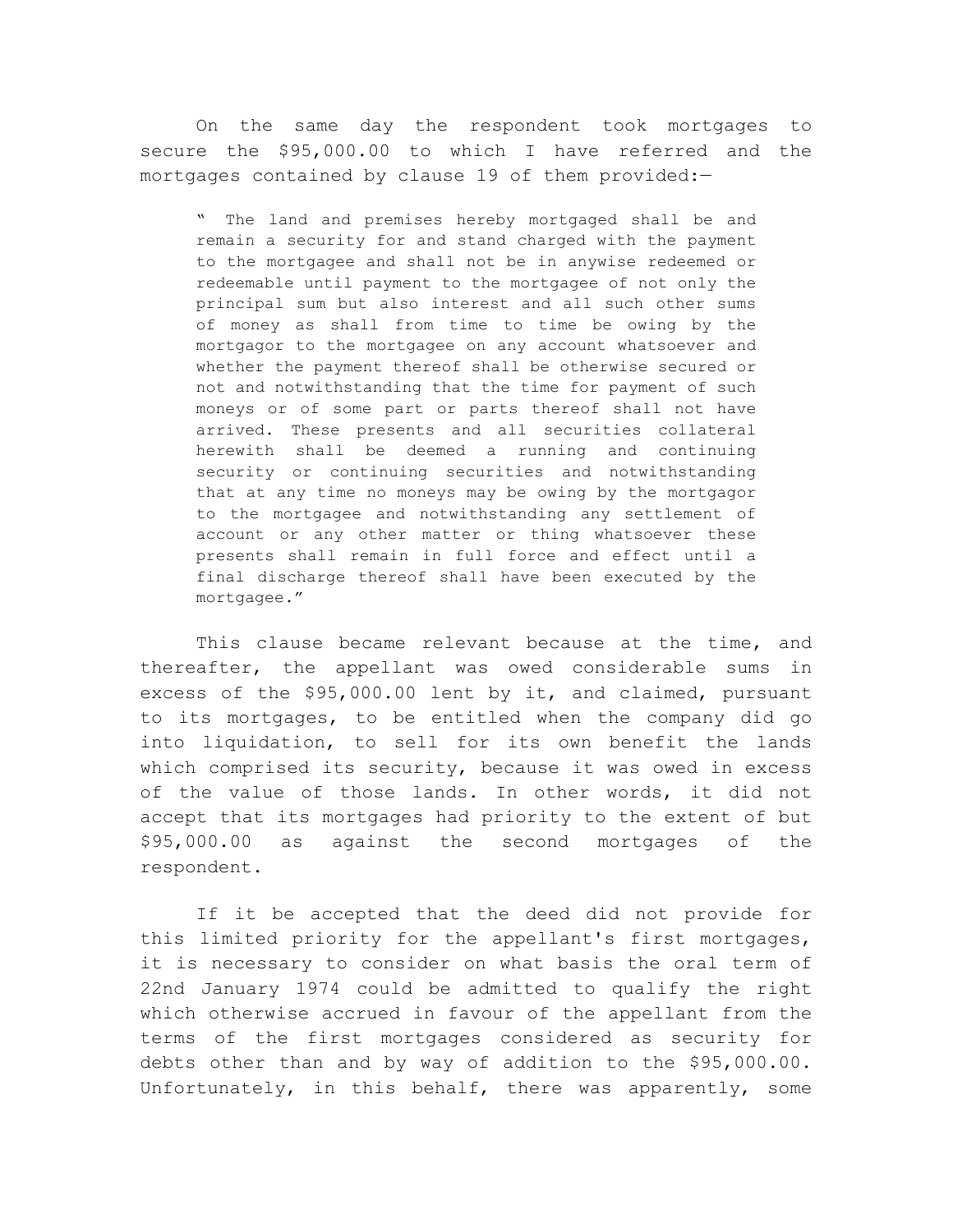misunderstanding between His Honour and counsel for the appellant for it is asserted by Mr. McPherson Q.C. who appeared for the appellant (and in this he is supported by counsel for the respondent) that it was not conceded by him that the rules against the admission of parol evidence would not be offended by the reception of oral evidence that the first mortgages would have priority over the respondent's mortgages, limited to the sum of \$95,000.00.

I have referred to clause 19 in the mortgages which purports to extend the scope of the security afforded by them and accept for present purposes that the clause does indeed do this.

To deal with the matter I have attempted to summarise arguments for and against the admission of the relevant oral evidence. Generally stated of course, the rule is that parol testimony cannot be received to contradict, vary, add to or subtract from the terms of a written contract or the terms in which parties have deliberately agreed to record a part of the contract. The evidence in question was not admissible to aid construction of the deed although it would be admissible in a suit for rectification (Cambridge Credit Corporation Ltd. -v- Lombard Australia Ltd. (1976- 77) 136 C.L.R. 608) and there is a presumption that where the parties have reduced to writing what has been the subject of prior negotiations the writing contains the whole agreement. This presumption may be displaced by strong evidence in that behalf but if a term has been reduced to writing even though the contract be partly oral and partly in writing, parol evidence will not be admitted to vary or contradict the written term (Hoyts Proprietary Limited -v- Spencer (1919) 27. C.L.R. 133 per Isaacs J. at p. 144). The respondent relies on a passage in Cheshire and Fifoot Law of Contract 3rd Aust. Edn. p. 119 which, in referring to the presumption which I have already mentioned, says of it "but this presumption though strong is not irrebuttable. In each case the court must decide whether the parties have or have not reduced their agreement to the precise terms of an all embracing written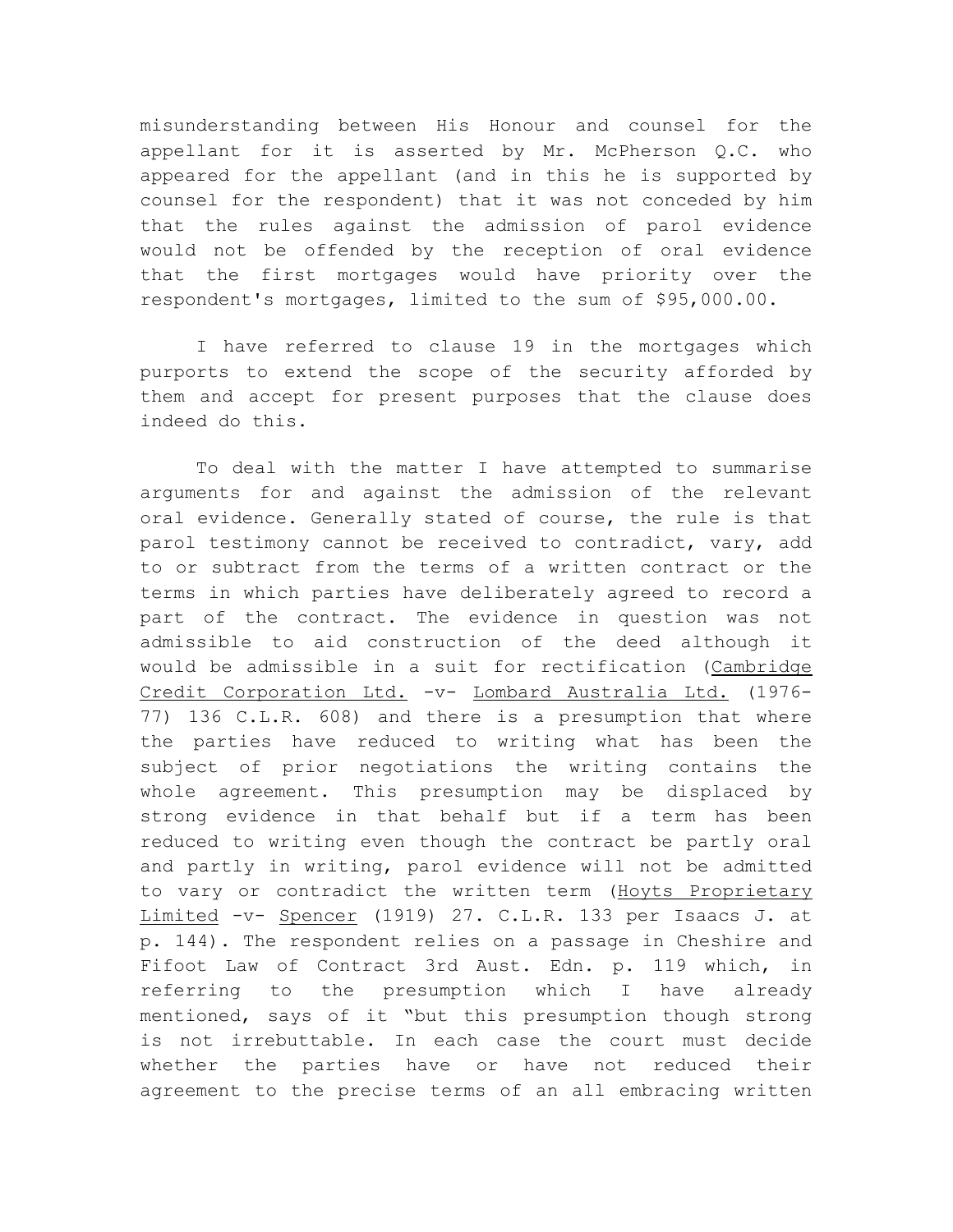formula. If they have, oral evidence will not be admitted to vary or contradict it; if they have not, the writing is but part of the contract and must be set side by side with the complementary oral terms." With respect, the submission for the respondent based on these words neglects the difficulty which arises in a case such as the instant one in which the oral term is to be used to vary or subtract from the written term in the deed.

Even alleged as a collateral contract or condition, (which in this case it is not) the relevant oral term is not admissible to defeat a written agreement Roberts -v-Calvert (1937) S.R. Qld. 12. Support for the respondent is sought in Gillespie Brothers & Co. -v- Cheyne Eggar & Co. (1896) 2 Q.B. 59 in which Lord Russell of Killowen C.J. said:—

"In the first place, although when the parties arrive at a definite written contract the implication or presumption is very strong that such contract is intended to contain all the terms of their bargain, it is a presumption only, and it is open to either of the parties to allege that there was, in addition to what appears in the written agreement, an antecedent express stipulation not intended by the parties to be excluded, but intended to continue in force with the express written agreement."

But His Lordship's remarks cannot, with respect, be taken to mean that evidence of such an express stipulation is admissible if it varies or adds to a term or terms of the written contract (see Hoyts Theatres etc. (supra)). In Jacobs -v- Batavia and General Plantations Trust, Ltd. (1924) 1 Ch. 287 at p. 296 P.O. Lawrence J in referring to admissible verbal agreements said this:—

"In Morgan v. Griffith L.R. 6 Ex. 70 and Erskine v. Adeane L.R. 8 Ch. 856 it was held that evidence was, however, admissible to prove a verbal collateral agreement made in consideration of one of the parties, executing a deed under seal, provided that such verbal agreement did not add to, vary or contradict the terms of the deed itself. These cases are sometimes said to form an exception to the rule referred to, but in truth they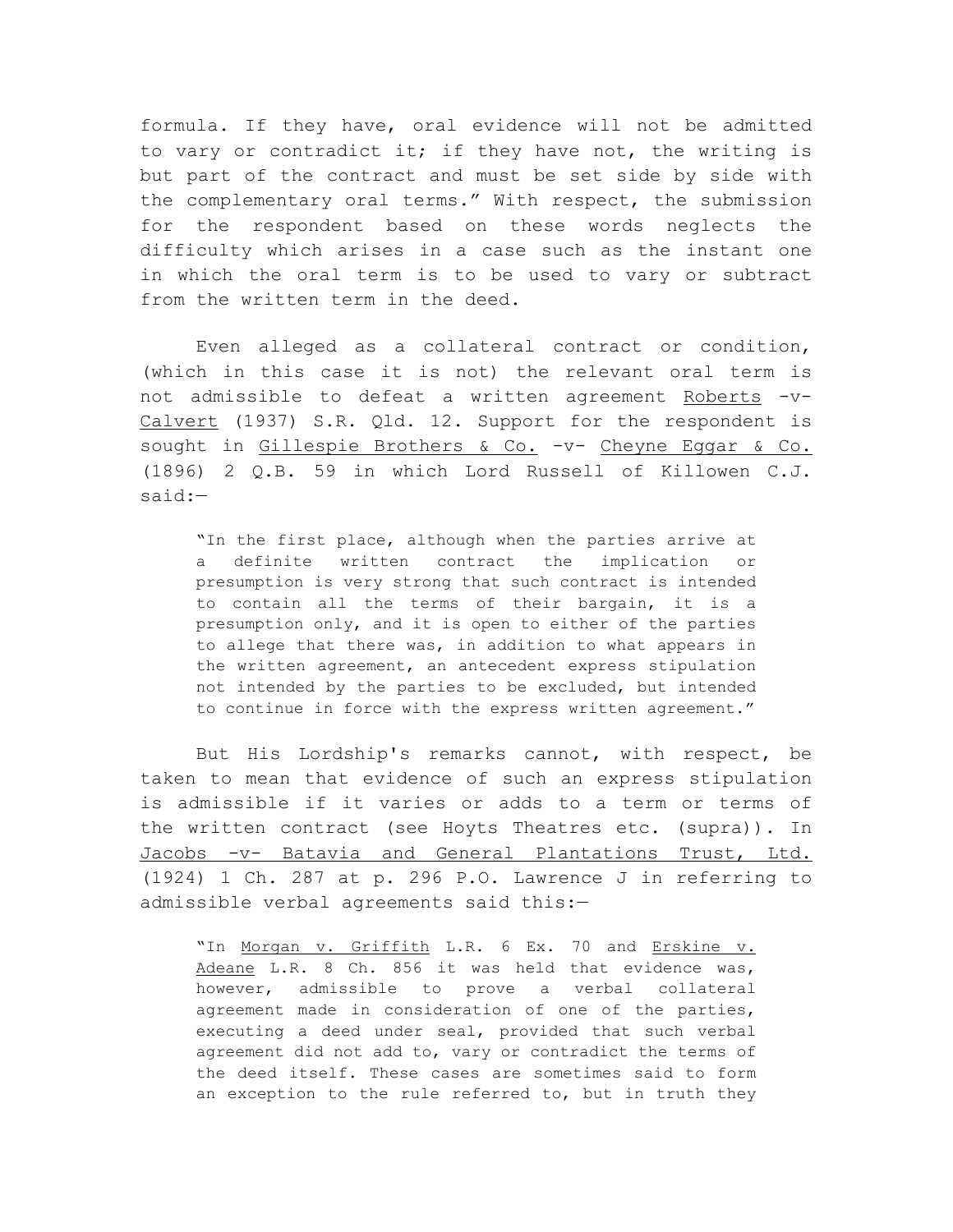are outside the mischief aimed at and are not in conflict with the rule. The foundation on which the decisions in those cases rests is that the verbal agreement is strictly collateral to the written instrument in the sense that it is independent of and does not in any way add to, vary or contradict any of the terms contained in such instrument."

By the action as framed the respondent claimed alternative declarations all designed to limit the rights of the appellant pursuant to Its first mortgages so as to exclude the operation of cl. 19 to which I have referred. His Honour made a declaration whereby the appellant's first mortgages were given but limited priority over the respondent's second mortgages and in respect of that declaration the argument for the appellant may be summarised by quoting ground 5 of its notice of appeal -

"That the learned Primary Judge erred in failing to find that the various mortgage documents executed on the fifteenth day of February, 1974, together "with the deed executed on or about the same date (exhibit 9), together with the letter from the defendant to the plaintiff dated the fifteenth day of February 1974 (exhibit 15) constituted the entire agreement between the plaintiff and the defendant;"

If I were satisfied that the assertions of the appellant as set out in this ground of appeal were correct, I think that the appellant would be entitled to succeed on the appeal because the conversations between the agents of the respective parties would not be, in my view, admissible to answer the propositions inherent in that ground of appeal, but in my opinion it is unnecessary to resort to these conversations to arrive at the same conclusion as was reached by His Honour. The mortgages were not, so far as their terms were concerned, part of the contract between the appellant and the respondent and upon the proper construction of the deed itself and particularly cl. 1 of it, I think that the limited extent to which the appellant's first mortgages would have priority is made plain, and on this view there is no occasion for application of the parol evidence rule. To arrive at this